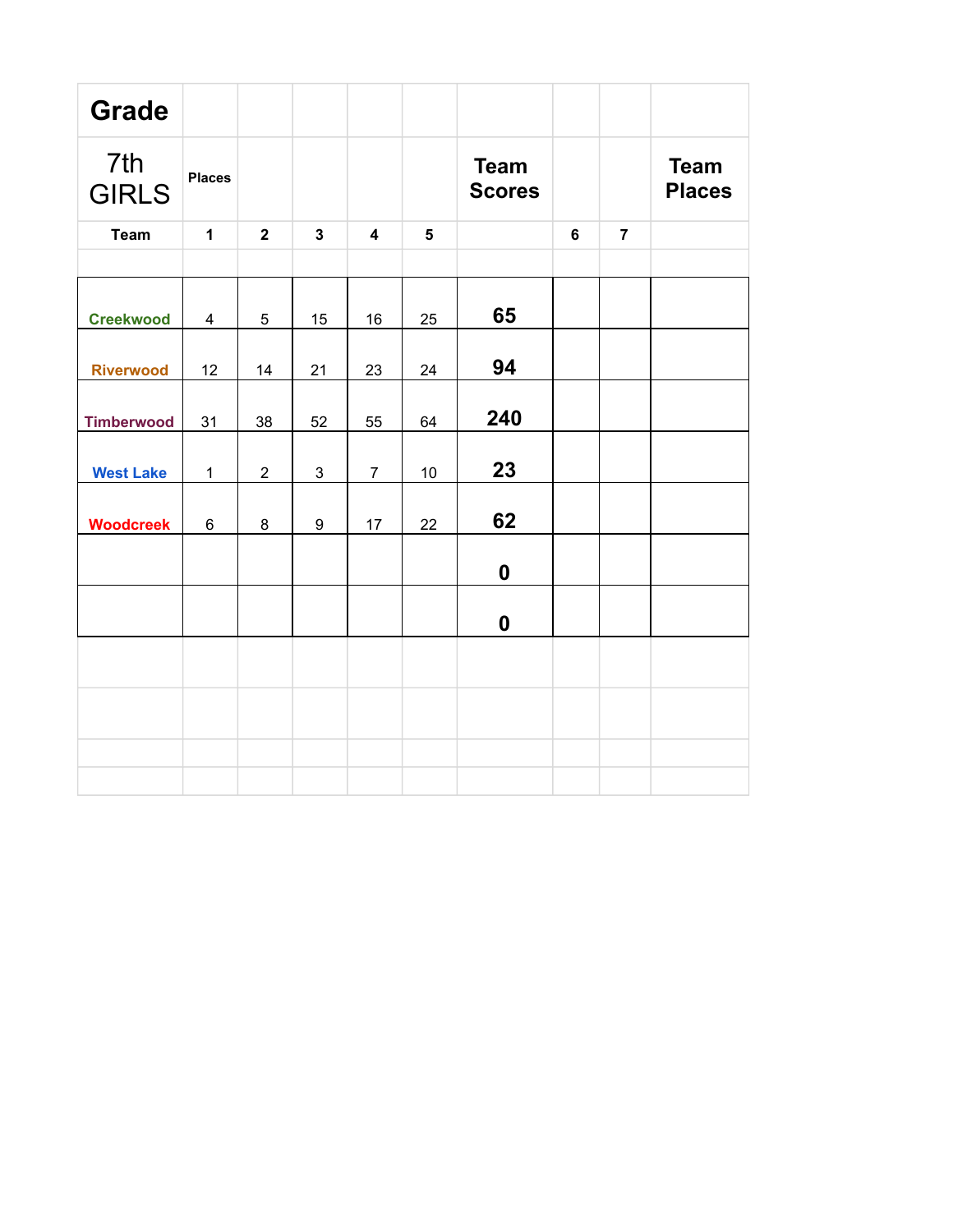|                | 7TH Grade GIRLS |              |             |       |         |    |                |            |             |       |         |     |           |            |        |       |      |
|----------------|-----------------|--------------|-------------|-------|---------|----|----------------|------------|-------------|-------|---------|-----|-----------|------------|--------|-------|------|
|                | Last Name       | First Name   | School      | Place | Time    |    | Last Name      | First Name | School      | Place | Time    |     | Last Name | First Name | School | Place | Time |
| $\mathbf{1}$   | Friday          | Tessa        | <b>WLMS</b> | 01    | 13:52   | 44 | Walker         | Claira     | <b>CMS</b>  | 44    | 18:51   | 87  |           |            |        |       |      |
| $\overline{2}$ | Berrios         | Emily        | <b>WLMS</b> | 02    | 13:55   | 45 | Payne          | Caroline   | <b>RMS</b>  | 45    | 19:07   | 88  |           |            |        |       |      |
| 3              | Herrera         | Addison      | <b>WLMS</b> | 03    | 14:00   | 46 | Johnson        | Caroline   | <b>CMS</b>  | 46    | 19:12   | 89  |           |            |        |       |      |
| 4              | Parker          | Kaylee       | <b>CMS</b>  | 04    | 14:36   | 47 | Vinot          | Sarah      | <b>CMS</b>  | 47    | 19:35   | 90  |           |            |        |       |      |
| 5              | <b>Toppass</b>  | Alyssa       | <b>CMS</b>  | 05    | 14:41   | 48 | Scott          | Jennifer   | <b>CMS</b>  | 48    | 19:51   | 91  |           |            |        |       |      |
| 6              | Hancock         | Addison      | <b>WMS</b>  | 06    | 14:49   | 49 | Mitchell       | Ava        | <b>RMS</b>  | 49    | 19:58   | 92  |           |            |        |       |      |
| $\overline{7}$ | Phillips        | Delilah      | <b>WLMS</b> | 07    | 14:51   | 50 | Odom           | Grace      | <b>RMS</b>  | 50    | 20:00   | 93  |           |            |        |       |      |
| 8              | Frith           | Zoe          | <b>WMS</b>  | 08    | 14:53   | 51 | Schulze        | Mackenzie  | <b>CMS</b>  | 51    | 20:27   | 94  |           |            |        |       |      |
| 9              | Tippy           | Marin        | <b>WMS</b>  | 09    | 14:53.5 | 52 | Carlos         | Sofia      | <b>TMS</b>  | 52    | 20:31   | 95  |           |            |        |       |      |
| 10             | Cragg           | Carrington   | <b>WLMS</b> | 10    | 15:00   |    | 53   Martinez  | Ivana      | <b>WMS</b>  | 53    | 20:40   | 96  |           |            |        |       |      |
| 11             | Chavez          | Sophie       | <b>WLMS</b> | 11    | 15:12   | 54 | Rylee          | Langeland  | <b>TMS</b>  | 54    | 20:42   | 97  |           |            |        |       |      |
| 12             | Bunch           | Sera         | <b>RMS</b>  | 12    | 15:31   | 55 | Sabrsula       | Eleanor    | <b>RMS</b>  | 55    | 20:47   | 98  |           |            |        |       |      |
| 13             | Hogarth         | Taryn        | <b>WLMS</b> | 13    | 15:31.5 |    | 56 Sawrie      | Sydney     | <b>RMS</b>  | 56    | 20:50   | 99  |           |            |        |       |      |
| 14             | Smith           | Mary Claire  | <b>RMS</b>  | 14    | 15:47   |    | 57 Apostolakis | Anastasia  | <b>RMS</b>  | 57    | 20:50.5 | 100 |           |            |        |       |      |
| 15             | Bull            | Madelen      | <b>CMS</b>  | 15    | 15:54   |    | 58 Howk        | Scout      | <b>CMS</b>  | 58    | 20:55   | 101 |           |            |        |       |      |
|                | 16 Harlan       | Emma         | <b>CMS</b>  | 16    | 15:57   |    | 59 Vannostrand | Emily      | <b>WMS</b>  | 59    | 20:28   | 102 |           |            |        |       |      |
| 17             | Thomas          | Ja'nya       | <b>WMS</b>  | 17    | 16:03   |    | 60   Price     | lsa        | <b>CMS</b>  | 60    | 21:14   | 103 |           |            |        |       |      |
| 18             | Newsom          | Erin         | <b>WLMS</b> | 18    | 16:22   |    | 61 Walker      | Riley      | <b>WLMS</b> | 61    | 21:48   | 104 |           |            |        |       |      |
|                | 19   Lacour     | Bailey       | <b>WLMS</b> | 19    | 16:33   |    | 62 Fertitta    | Emma       | <b>RMS</b>  | 62    | 22:20   | 105 |           |            |        |       |      |
|                | 20 Miller       | Sunny        | <b>WLMS</b> | 20    | 16:44   |    | 63 Hammett     | Ireland    | <b>RMS</b>  | 63    | 23:15   | 106 |           |            |        |       |      |
|                | 21   Rodriguez  | Isla         | <b>RMS</b>  | 21    | 16:52   |    | 64   Mendoza   | Sofia      | <b>TMS</b>  | 64    | 23:43   | 107 |           |            |        |       |      |
|                | 22 Todd         | <b>Bryce</b> | <b>WMS</b>  | 22    | 16:53   |    | 65 Aguilar     | Nayeli     | <b>CMS</b>  | 65    | 24:55   | 108 |           |            |        |       |      |
|                | 23 Appling      | Kathryn      | <b>RMS</b>  | 23    | 17:02   |    | 66 Sharp       | Helen      | <b>RMS</b>  | 66    | 25:01   | 109 |           |            |        |       |      |
|                | 24 Justice      | Piper        | <b>RMS</b>  | 24    | 17:04   |    | 67 Baker       | Kaylee     | <b>CMS</b>  | nr    |         | 110 |           |            |        |       |      |
| 25             | Vinot           | Sadie        | <b>CMS</b>  | 25    | 17:15   |    | 68 Clevenger   | Madelyn    | <b>TMS</b>  | nr    |         | 111 |           |            |        |       |      |
| 26             | Fixmer          | Melanie      | <b>RMS</b>  | 26    | 17:20   |    | 69 Dollar      | Julia      | <b>RMS</b>  | 67    | 29:30   | 112 |           |            |        |       |      |
| 27             | <b>Orth</b>     | Kelly        | <b>RMS</b>  | 27    | 17:23   | 70 |                |            |             |       |         | 113 |           |            |        |       |      |
| 28             | Dillard         | Reese        | <b>RMS</b>  | 28    | 17:24   |    | 71 Miles       | Moiralena  | <b>CMS</b>  |       |         | 114 |           |            |        |       |      |
| 29             | Fuqua           | Marley       | <b>WLMS</b> | 29    | 17:25   |    | 72   Brooks    | Abigail    | <b>CMS</b>  |       |         | 115 |           |            |        |       |      |
| 30             | Malkani         | Meher        | <b>WMS</b>  | 30    | 17:26   | 73 |                |            |             |       |         | 116 |           |            |        |       |      |
| 31             | Brown           | Carmen       | <b>TMS</b>  | 31    | 17:31   | 74 |                |            |             |       |         | 117 |           |            |        |       |      |
| 32             | Nesladek        | Alexis       | <b>RMS</b>  | 32    | 17:32   | 75 |                |            |             |       |         | 118 |           |            |        |       |      |
| 33             | Martinez        | Natalia      | <b>CMS</b>  | 33    | 17:38   | 76 |                |            |             |       |         | 119 |           |            |        |       |      |
| 34             | Wells           | Alyssa       | <b>WLMS</b> | 34    | 17:56   | 77 |                |            |             |       |         | 120 |           |            |        |       |      |
| 35             | Czubik          | Vera         | <b>RMS</b>  | 35    | 18:00   | 78 |                |            |             |       |         | 121 |           |            |        |       |      |
|                | 36 Hairell      | <b>Ivory</b> | <b>CMS</b>  | 36    | 18:13   | 79 |                |            |             |       |         | 122 |           |            |        |       |      |
|                | 37 Stephens     | Winter       | <b>CMS</b>  | 37    | 18:30   | 80 |                |            |             |       |         | 123 |           |            |        |       |      |
|                | 38 Cavazos      | Ava          | <b>TMS</b>  | 38    | 18:36   | 81 |                |            |             |       |         | 124 |           |            |        |       |      |
|                | 39 Carter       | Allison      | <b>RMS</b>  | 39    | 18:39   | 82 |                |            |             |       |         | 125 |           |            |        |       |      |
|                | 40 Kelly        | Kaila        | <b>CMS</b>  | 40    | 18:40   | 83 |                |            |             |       |         | 126 |           |            |        |       |      |
|                | 41 Dunn         | Elana        | <b>RMS</b>  | 41    | 18:44   | 84 |                |            |             |       |         | 127 |           |            |        |       |      |
| 42             | Satterwhite     | Shea         | <b>CMS</b>  | 42    | 18:46   | 85 |                |            |             |       |         | 128 |           |            |        |       |      |
|                | 43 Barfuss      | Hadley       | <b>RMS</b>  | 43    | 18:46.5 | 86 |                |            |             |       |         | 129 |           |            |        |       |      |
|                |                 |              |             |       |         |    |                |            |             |       |         |     |           |            |        |       |      |
|                |                 |              |             |       |         |    |                |            |             |       |         |     |           |            |        |       |      |
|                |                 |              |             |       |         |    |                |            |             |       |         |     |           |            |        |       |      |
|                |                 |              |             |       |         |    |                |            |             |       |         |     |           |            |        |       |      |
|                |                 |              |             |       |         |    |                |            |             |       |         |     |           |            |        |       |      |
|                |                 |              |             |       |         |    |                |            |             |       |         |     |           |            |        |       |      |
|                |                 |              |             |       |         |    |                |            |             |       |         |     |           |            |        |       |      |
|                |                 |              |             |       |         |    |                |            |             |       |         |     |           |            |        |       |      |
|                |                 |              |             |       |         |    |                |            |             |       |         |     |           |            |        |       |      |
|                |                 |              |             |       |         |    |                |            |             |       |         |     |           |            |        |       |      |
|                |                 |              |             |       |         |    |                |            |             |       |         |     |           |            |        |       |      |
|                |                 |              |             |       |         |    |                |            |             |       |         |     |           |            |        |       |      |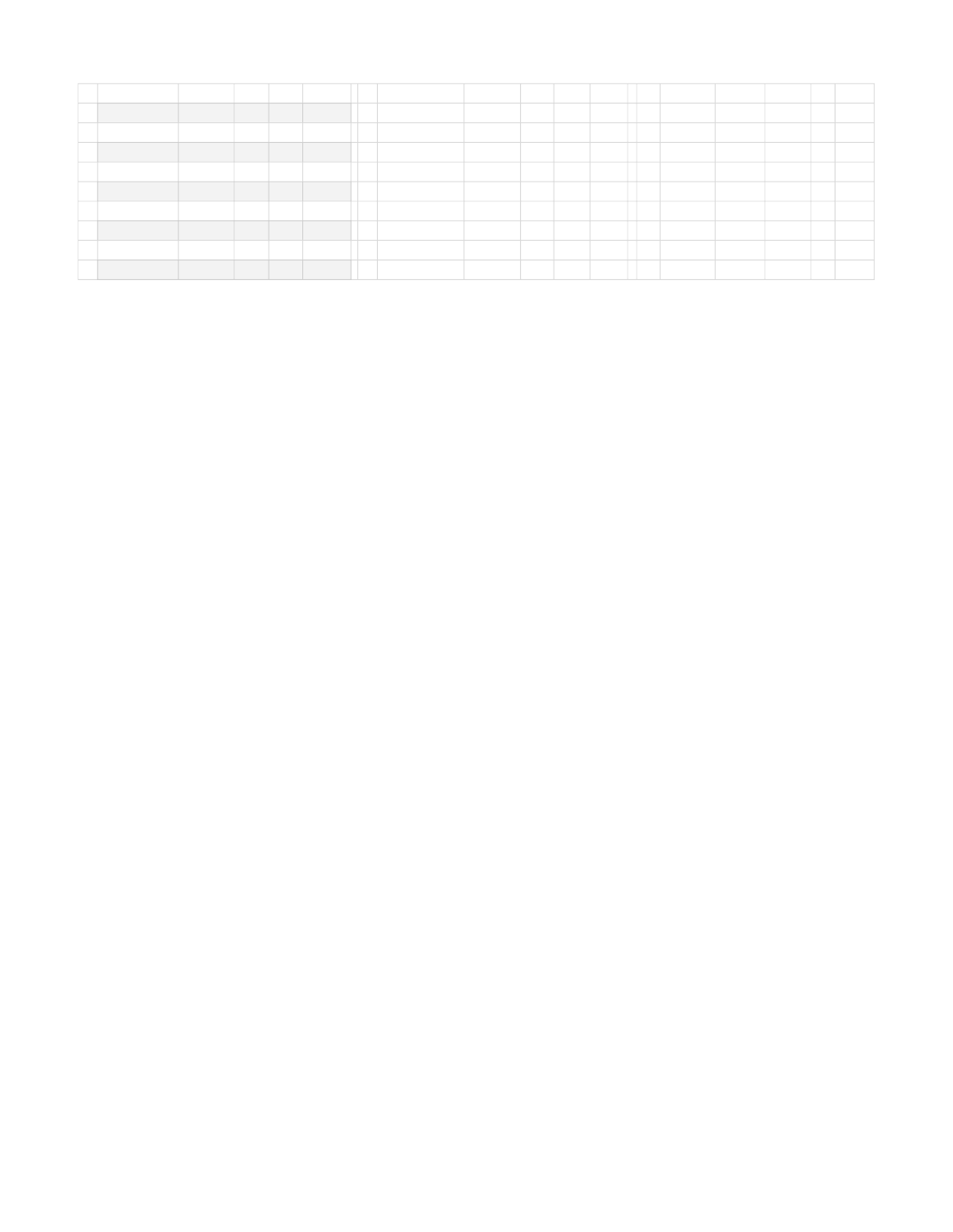|                 | <b>CMS 7TH GRADE GIRLS</b> |              |            |       |                             |  |        |           |            |            |      |  |  |
|-----------------|----------------------------|--------------|------------|-------|-----------------------------|--|--------|-----------|------------|------------|------|--|--|
|                 | Last Name                  | First Name   | School     | Place | Time                        |  |        | Last Name | First Name | School     | Time |  |  |
|                 | $_1$   Toppass             | Alyssa       | <b>CMS</b> | 05    |                             |  | 31     |           |            | <b>CMS</b> |      |  |  |
|                 | $_2$   Harlan              | Emma         | <b>CMS</b> | 16    |                             |  | 32     |           |            | <b>CMS</b> |      |  |  |
|                 | 3 Parker                   | Kaylee       | <b>CMS</b> | 04    |                             |  | 33     |           |            | <b>CMS</b> |      |  |  |
|                 | $4$ Stephens               | Winter       | <b>CMS</b> | 37    |                             |  | $34\,$ |           |            | <b>CMS</b> |      |  |  |
|                 | $_5$ Miles                 | Moiralena    | <b>CMS</b> |       | ${\sf NR}$                  |  | 35     |           |            | <b>CMS</b> |      |  |  |
|                 | $_6$ Kelly                 | Kaila        | <b>CMS</b> | 40    |                             |  | 36     |           |            | <b>CMS</b> |      |  |  |
|                 | $_7$ Schulze               | Mackenzie    | <b>CMS</b> | 51    |                             |  | 37     |           |            | <b>CMS</b> |      |  |  |
|                 | 8   Walker                 | Claira       | <b>CMS</b> | 44    |                             |  | 38     |           |            | <b>CMS</b> |      |  |  |
|                 | 9 Brooks                   | Abigail      | <b>CMS</b> |       | $\ensuremath{\mathsf{INJ}}$ |  | 39     |           |            | <b>CMS</b> |      |  |  |
|                 | $_{10}$ Vinot              | Sadie        | <b>CMS</b> | 25    |                             |  | 40     |           |            | <b>CMS</b> |      |  |  |
|                 | $_{11}$ Howk               | Scout        | <b>CMS</b> | 58    |                             |  | 41     |           |            | <b>CMS</b> |      |  |  |
|                 | $_{12}$ Price              | Isa          | <b>CMS</b> | 60    |                             |  | 42     |           |            | <b>CMS</b> |      |  |  |
|                 | 13 Johnson                 | Caroline     | <b>CMS</b> | 46    |                             |  | 43     |           |            | <b>CMS</b> |      |  |  |
|                 | 14   Satterwhite           | Shea         | <b>CMS</b> | 42    |                             |  | 44     |           |            | <b>CMS</b> |      |  |  |
|                 | $15$ Vinot                 | Sarah        | <b>CMS</b> | 47    |                             |  | 45     |           |            | <b>CMS</b> |      |  |  |
|                 | 16 Baker                   | Kaylee       | <b>CMS</b> | $n$ r |                             |  | 46     |           |            | <b>CMS</b> |      |  |  |
|                 | $_{17}$ Scott              | Jennifer     | <b>CMS</b> | 48    |                             |  | 47     |           |            | <b>CMS</b> |      |  |  |
|                 | $18$ Bull                  | Madelen      | <b>CMS</b> | 15    |                             |  | 48     |           |            | <b>CMS</b> |      |  |  |
|                 | $_{19}$ Aguilar            | Nayeli       | <b>CMS</b> | 65    |                             |  | 49     |           |            | <b>CMS</b> |      |  |  |
|                 | $_{20}$ Martinez           | Natalia      | $CMS$ 33   |       |                             |  | 50     |           |            | <b>CMS</b> |      |  |  |
|                 | $_{21}$ Hairell            | <b>Ivory</b> | <b>CMS</b> | 36    |                             |  | 51     |           |            | <b>CMS</b> |      |  |  |
|                 | 22 Mendoza                 | Sofia        | <b>TMS</b> | 64    |                             |  | 52     |           |            | <b>CMS</b> |      |  |  |
|                 | $23$ Cavazos               | Ava          | <b>TMS</b> | 38    |                             |  | 53     |           |            | <b>CMS</b> |      |  |  |
|                 | $24$ Brown                 | Carmen       | <b>TMS</b> | 31    |                             |  | 54     |           |            | <b>CMS</b> |      |  |  |
|                 | $25$ Clevenger             | Madelyn      | <b>TMS</b> | n r   |                             |  | 55     |           |            | <b>CMS</b> |      |  |  |
|                 | $26$ Rylee                 | Langeland    | <b>TMS</b> | 54    |                             |  | 56     |           |            | <b>CMS</b> |      |  |  |
|                 | $27$ Carlos                | Sofia        | <b>TMS</b> | 52    |                             |  | 57     |           |            | <b>CMS</b> |      |  |  |
| 28              |                            |              | <b>CMS</b> |       |                             |  | 58     |           |            | <b>CMS</b> |      |  |  |
| 29              |                            |              | <b>CMS</b> |       |                             |  | 59     |           |            | <b>CMS</b> |      |  |  |
| 30 <sup>°</sup> |                            |              | <b>CMS</b> |       |                             |  | 60     |           |            | <b>CMS</b> |      |  |  |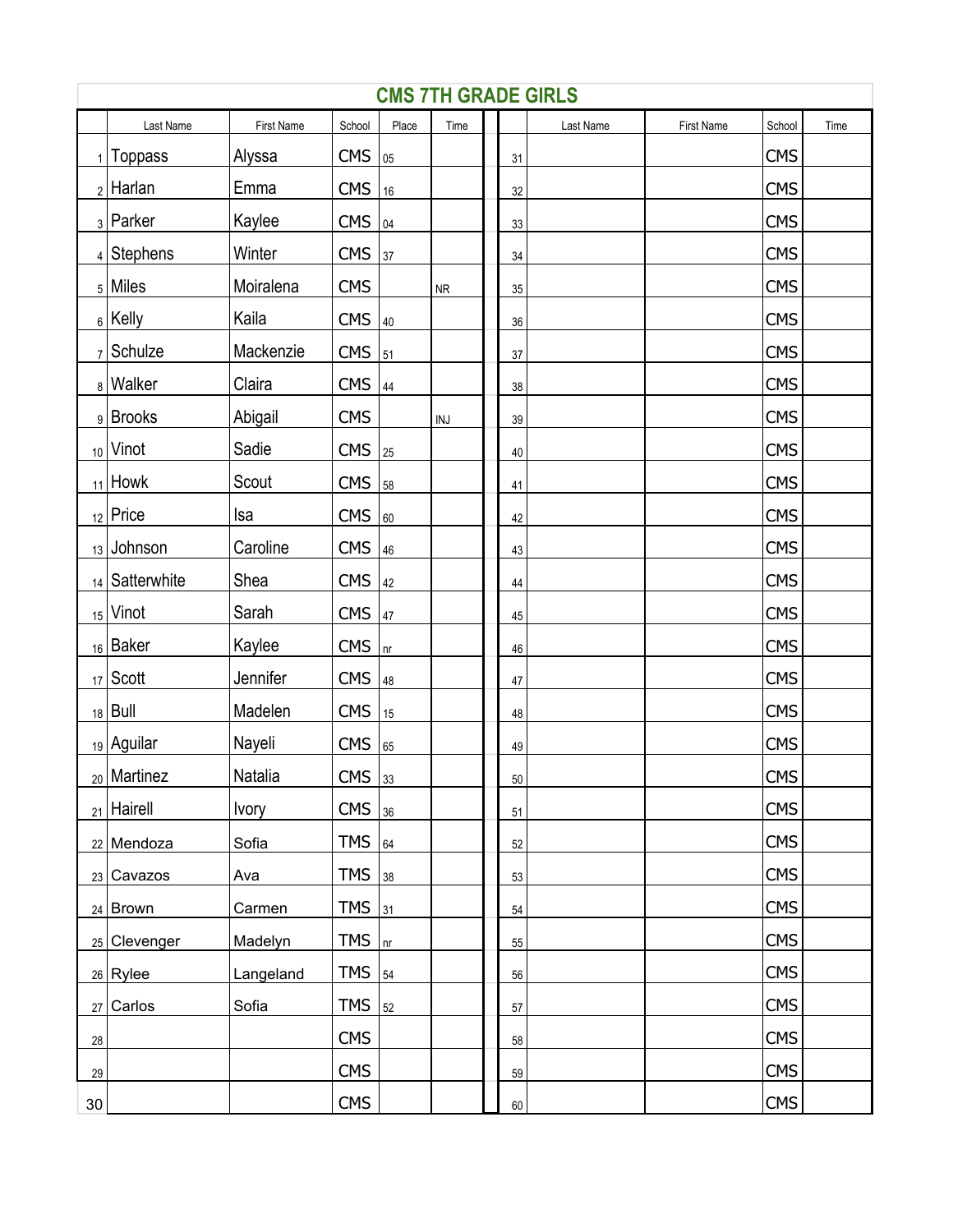|        | <b>RMS 7TH GRADE GIRLS</b> |             |            |        |      |  |        |           |            |            |      |  |  |  |
|--------|----------------------------|-------------|------------|--------|------|--|--------|-----------|------------|------------|------|--|--|--|
|        | Last Name                  | First Name  | School     | Place  | Time |  |        | Last Name | First Name | School     | Time |  |  |  |
|        | 1 Apostolakis              | Anastasia   | <b>RMS</b> | 57     |      |  | 31     |           |            | <b>RMS</b> |      |  |  |  |
|        | $2$ Appling                | Kathryn     | <b>RMS</b> | 23     |      |  | 32     |           |            | <b>RMS</b> |      |  |  |  |
|        | 3 Barfuss                  | Hadley      | <b>RMS</b> | 43     |      |  | 33     |           |            | <b>RMS</b> |      |  |  |  |
|        | $4$ Bunch                  | Sera        | <b>RMS</b> | 12     |      |  | 34     |           |            | <b>RMS</b> |      |  |  |  |
|        | 5 Carter                   | Allison     | <b>RMS</b> | 39     |      |  | $35\,$ |           |            | <b>RMS</b> |      |  |  |  |
|        | $6$ Czubik                 | Vera        | <b>RMS</b> | 35     |      |  | 36     |           |            | <b>RMS</b> |      |  |  |  |
|        | $7$ Dillard                | Reese       | <b>RMS</b> | 28     |      |  | $37\,$ |           |            | <b>RMS</b> |      |  |  |  |
|        | 8 Dunn                     | Elana       | <b>RMS</b> | 41     |      |  | 38     |           |            | <b>RMS</b> |      |  |  |  |
|        | 9 Fertitta                 | Emma        | <b>RMS</b> | 62     |      |  | $39\,$ |           |            | <b>RMS</b> |      |  |  |  |
|        | 10 Fixmer                  | Melanie     | <b>RMS</b> |        |      |  | 40     |           |            | <b>RMS</b> |      |  |  |  |
|        | $11$ Hammett               | Ireland     | <b>RMS</b> | 63     |      |  | 41     |           |            | <b>RMS</b> |      |  |  |  |
|        | 12 Justice                 | Piper       | <b>RMS</b> | 24     |      |  | 42     |           |            | <b>RMS</b> |      |  |  |  |
|        | 13 Mitchell                | Ava         | <b>RMS</b> | 49     |      |  | 43     |           |            | <b>RMS</b> |      |  |  |  |
|        | $14$ Nesladek              | Alexis      | <b>RMS</b> | 32     |      |  | 44     |           |            | <b>RMS</b> |      |  |  |  |
|        | $15$ Odom                  | Grace       | <b>RMS</b> | $50\,$ |      |  | 45     |           |            | <b>RMS</b> |      |  |  |  |
|        | $16$ Orth                  | Kelly       | <b>RMS</b> | 27     |      |  | 46     |           |            | <b>RMS</b> |      |  |  |  |
|        | $17$ Payne                 | Caroline    | <b>RMS</b> | 45     |      |  | 47     |           |            | <b>RMS</b> |      |  |  |  |
|        | 18 Rodriguez               | Isla        | <b>RMS</b> | 21     |      |  | 48     |           |            | <b>RMS</b> |      |  |  |  |
|        | 19 Sabrsula                | Eleanor     | <b>RMS</b> | 55     |      |  | 49     |           |            | <b>RMS</b> |      |  |  |  |
|        | 20 Sawrie                  | Sydney      | <b>RMS</b> | 56     |      |  | 50     |           |            | <b>RMS</b> |      |  |  |  |
|        | $21$ Sharp                 | Helen       | <b>RMS</b> | 66     |      |  | 51     |           |            | <b>RMS</b> |      |  |  |  |
|        | $22$ Smith                 | Mary Claire | <b>RMS</b> | 14     |      |  | 52     |           |            | <b>RMS</b> |      |  |  |  |
|        | $23$ Dollar                | Julia       | <b>RMS</b> | 67     |      |  | 53     |           |            | <b>RMS</b> |      |  |  |  |
| $24\,$ |                            |             | <b>RMS</b> |        |      |  | 54     |           |            | <b>RMS</b> |      |  |  |  |
| 25     |                            |             | <b>RMS</b> |        |      |  | 55     |           |            | <b>RMS</b> |      |  |  |  |
| $26\,$ |                            |             | <b>RMS</b> |        |      |  | 56     |           |            | <b>RMS</b> |      |  |  |  |
| 27     |                            |             | <b>RMS</b> |        |      |  | 57     |           |            | <b>RMS</b> |      |  |  |  |
| $28\,$ |                            |             | <b>RMS</b> |        |      |  | 58     |           |            | <b>RMS</b> |      |  |  |  |
| $29\,$ |                            |             | <b>RMS</b> |        |      |  | 59     |           |            | <b>RMS</b> |      |  |  |  |
| $30\,$ |                            |             | <b>RMS</b> |        |      |  | 60     |           |            | <b>RMS</b> |      |  |  |  |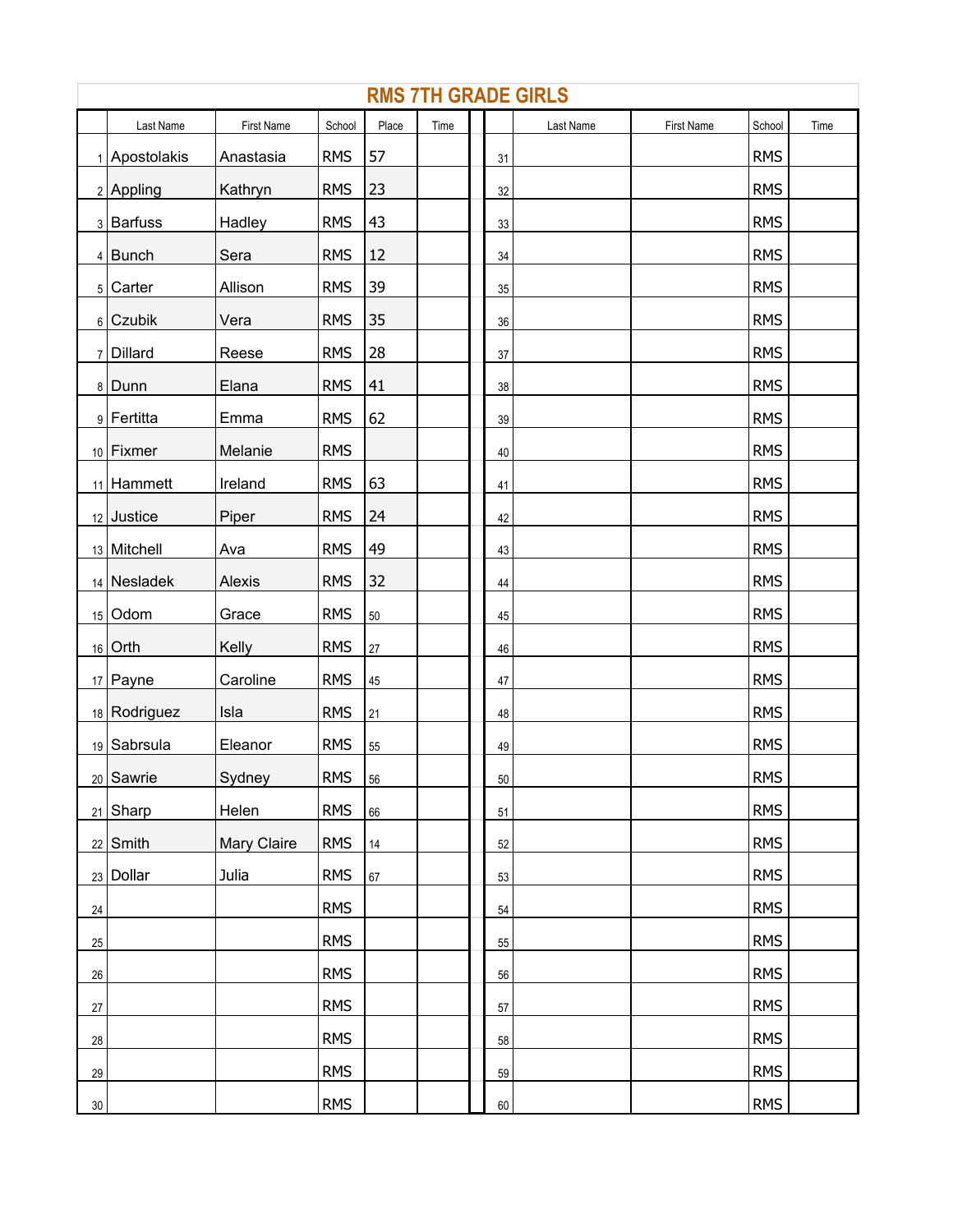|                  | <b>TMS 7TH GRADE GIRLS</b> |            |            |            |      |  |        |           |            |            |      |  |  |
|------------------|----------------------------|------------|------------|------------|------|--|--------|-----------|------------|------------|------|--|--|
|                  | Last Name                  | First Name | School     | Place      | Time |  |        | Last Name | First Name | School     | Time |  |  |
|                  | $1$ Mendoza                | Sofia      | <b>TMS</b> | 64         |      |  | 31     |           |            | <b>TMS</b> |      |  |  |
|                  | $2$ Cavazos                | Ava        | <b>TMS</b> | 38         |      |  | 32     |           |            | <b>TMS</b> |      |  |  |
|                  | 3 Brown                    | Carmen     | <b>TMS</b> | 31         |      |  | 33     |           |            | <b>TMS</b> |      |  |  |
|                  | 4 Clevenger                | Madelyn    | <b>TMS</b> | n <b>r</b> |      |  | $34\,$ |           |            | <b>TMS</b> |      |  |  |
|                  | $5$ Rylee                  | Langeland  | <b>TMS</b> | 54         |      |  | $35\,$ |           |            | <b>TMS</b> |      |  |  |
|                  | $6$ Carlos                 | Sofia      | <b>TMS</b> | 52         |      |  | $36\,$ |           |            | <b>TMS</b> |      |  |  |
| $\overline{7}$   |                            |            | <b>TMS</b> |            |      |  | $37\,$ |           |            | <b>TMS</b> |      |  |  |
| $\bf 8$          |                            |            | <b>TMS</b> |            |      |  | 38     |           |            | <b>TMS</b> |      |  |  |
| $\boldsymbol{9}$ |                            |            | <b>TMS</b> |            |      |  | $39\,$ |           |            | <b>TMS</b> |      |  |  |
| $10\,$           |                            |            | <b>TMS</b> |            |      |  | $40\,$ |           |            | <b>TMS</b> |      |  |  |
| 11               |                            |            | <b>TMS</b> |            |      |  | 41     |           |            | <b>TMS</b> |      |  |  |
| 12               |                            |            | <b>TMS</b> |            |      |  | 42     |           |            | <b>TMS</b> |      |  |  |
| 13               |                            |            | <b>TMS</b> |            |      |  | 43     |           |            | <b>TMS</b> |      |  |  |
| 14               |                            |            | <b>TMS</b> |            |      |  | 44     |           |            | <b>TMS</b> |      |  |  |
| 15               |                            |            | <b>TMS</b> |            |      |  | $45\,$ |           |            | <b>TMS</b> |      |  |  |
| $16\,$           |                            |            | <b>TMS</b> |            |      |  | 46     |           |            | <b>TMS</b> |      |  |  |
| $17\,$           |                            |            | <b>TMS</b> |            |      |  | $47\,$ |           |            | <b>TMS</b> |      |  |  |
| $18\,$           |                            |            | <b>TMS</b> |            |      |  | 48     |           |            | <b>TMS</b> |      |  |  |
| $19$             |                            |            | <b>TMS</b> |            |      |  | 49     |           |            | <b>TMS</b> |      |  |  |
| 20               |                            |            | <b>TMS</b> |            |      |  | $50\,$ |           |            | <b>TMS</b> |      |  |  |
| 21               |                            |            | <b>TMS</b> |            |      |  | 51     |           |            | <b>TMS</b> |      |  |  |
| $22\,$           |                            |            | <b>TMS</b> |            |      |  | 52     |           |            | <b>TMS</b> |      |  |  |
| 23               |                            |            | <b>TMS</b> |            |      |  | 53     |           |            | <b>TMS</b> |      |  |  |
| 24               |                            |            | <b>TMS</b> |            |      |  | 54     |           |            | <b>TMS</b> |      |  |  |
| 25               |                            |            | <b>TMS</b> |            |      |  | 55     |           |            | <b>TMS</b> |      |  |  |
| $26\,$           |                            |            | <b>TMS</b> |            |      |  | 56     |           |            | <b>TMS</b> |      |  |  |
| $27\,$           |                            |            | <b>TMS</b> |            |      |  | 57     |           |            | <b>TMS</b> |      |  |  |
| $28\,$           |                            |            | <b>TMS</b> |            |      |  | 58     |           |            | <b>TMS</b> |      |  |  |
| 29               |                            |            | <b>TMS</b> |            |      |  | 59     |           |            | <b>TMS</b> |      |  |  |
| $30\,$           |                            |            | <b>TMS</b> |            |      |  | 60     |           |            | <b>TMS</b> |      |  |  |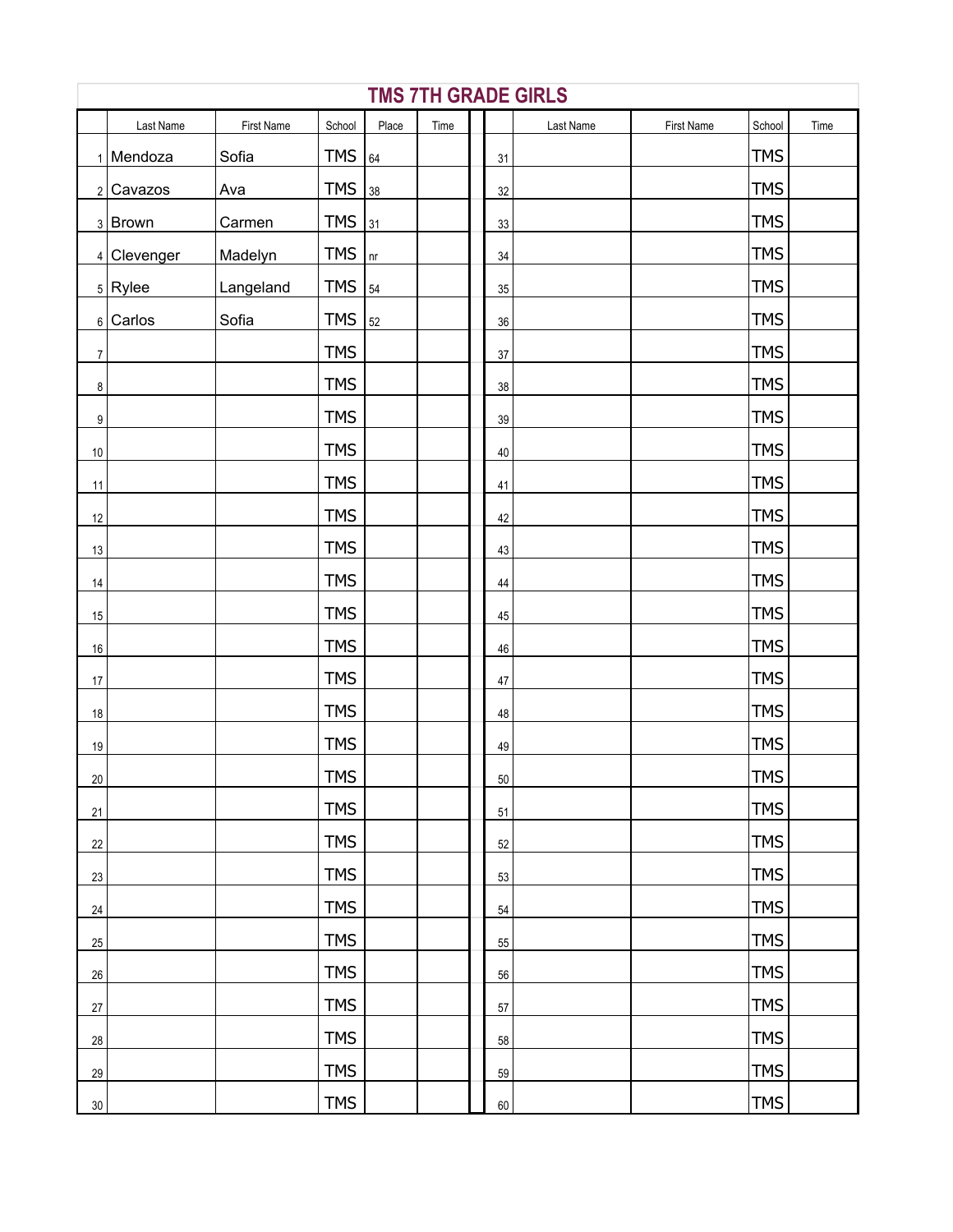|        | <b>WLMS 7TH GRADE GIRLS</b> |              |                |       |      |  |    |           |            |             |      |  |  |
|--------|-----------------------------|--------------|----------------|-------|------|--|----|-----------|------------|-------------|------|--|--|
|        | Last Name                   | First Name   | School         | Place | Time |  |    | Last Name | First Name | School      | Time |  |  |
|        | $1$   Berrios               | Emily        | $WLMS$ 02      |       |      |  | 31 |           |            | <b>WLMS</b> |      |  |  |
|        | $2$ Chavez                  | Sophie       | WLMS 11        |       |      |  | 32 |           |            | <b>WLMS</b> |      |  |  |
|        | 3 Cragg                     | Carrington   | $WLMS$ 10      |       |      |  | 33 |           |            | <b>WLMS</b> |      |  |  |
|        | 4 Friday                    | Tessa        | WLMS 01        |       |      |  | 34 |           |            | <b>WLMS</b> |      |  |  |
|        | $5$ Fuqua                   | Marley       | <b>WLMS</b> 29 |       |      |  | 35 |           |            | <b>WLMS</b> |      |  |  |
|        | 6 Herrera                   | Addison      | $WLMS$ 03      |       |      |  | 36 |           |            | <b>WLMS</b> |      |  |  |
|        | $7$ Hogarth                 | <b>Taryn</b> | WLMS 13        |       |      |  | 37 |           |            | <b>WLMS</b> |      |  |  |
|        | 8 Miller                    | Sunny        | <b>WLMS</b> 20 |       |      |  | 38 |           |            | <b>WLMS</b> |      |  |  |
|        | 9 Newsom                    | Erin         | WLMS 18        |       |      |  | 39 |           |            | <b>WLMS</b> |      |  |  |
|        | $10$ Wells                  | Alyssa       | WLMS 34        |       |      |  | 40 |           |            | <b>WLMS</b> |      |  |  |
|        | $11$   Lacour               | Bailey       | WLMS 19        |       |      |  | 41 |           |            | <b>WLMS</b> |      |  |  |
|        | $12$ Walker                 | Riley        | $WLMS$ 61      |       |      |  | 42 |           |            | <b>WLMS</b> |      |  |  |
|        | 13 Phillips                 | Delilah      | WLMS 07        |       |      |  | 43 |           |            | <b>WLMS</b> |      |  |  |
| 14     |                             |              | <b>WLMS</b>    |       |      |  | 44 |           |            | <b>WLMS</b> |      |  |  |
| 15     |                             |              | <b>WLMS</b>    |       |      |  | 45 |           |            | <b>WLMS</b> |      |  |  |
| 16     |                             |              | <b>WLMS</b>    |       |      |  | 46 |           |            | <b>WLMS</b> |      |  |  |
| 17     |                             |              | <b>WLMS</b>    |       |      |  | 47 |           |            | <b>WLMS</b> |      |  |  |
| 18     |                             |              | <b>WLMS</b>    |       |      |  | 48 |           |            | <b>WLMS</b> |      |  |  |
| 19     |                             |              | <b>WLMS</b>    |       |      |  | 49 |           |            | <b>WLMS</b> |      |  |  |
| $20\,$ |                             |              | <b>WLMS</b>    |       |      |  | 50 |           |            | <b>WLMS</b> |      |  |  |
| 21     |                             |              | <b>WLMS</b>    |       |      |  | 51 |           |            | <b>WLMS</b> |      |  |  |
| 22     |                             |              | <b>WLMS</b>    |       |      |  | 52 |           |            | <b>WLMS</b> |      |  |  |
| 23     |                             |              | <b>WLMS</b>    |       |      |  | 53 |           |            | <b>WLMS</b> |      |  |  |
| 24     |                             |              | <b>WLMS</b>    |       |      |  | 54 |           |            | <b>WLMS</b> |      |  |  |
| 25     |                             |              | <b>WLMS</b>    |       |      |  | 55 |           |            | <b>WLMS</b> |      |  |  |
| 26     |                             |              | <b>WLMS</b>    |       |      |  | 56 |           |            | <b>WLMS</b> |      |  |  |
| $27\,$ |                             |              | <b>WLMS</b>    |       |      |  | 57 |           |            | <b>WLMS</b> |      |  |  |
| $28\,$ |                             |              | <b>WLMS</b>    |       |      |  | 58 |           |            | <b>WLMS</b> |      |  |  |
| 29     |                             |              | <b>WLMS</b>    |       |      |  | 59 |           |            | <b>WLMS</b> |      |  |  |
| 30     |                             |              | <b>WLMS</b>    |       |      |  | 60 |           |            | <b>WLMS</b> |      |  |  |